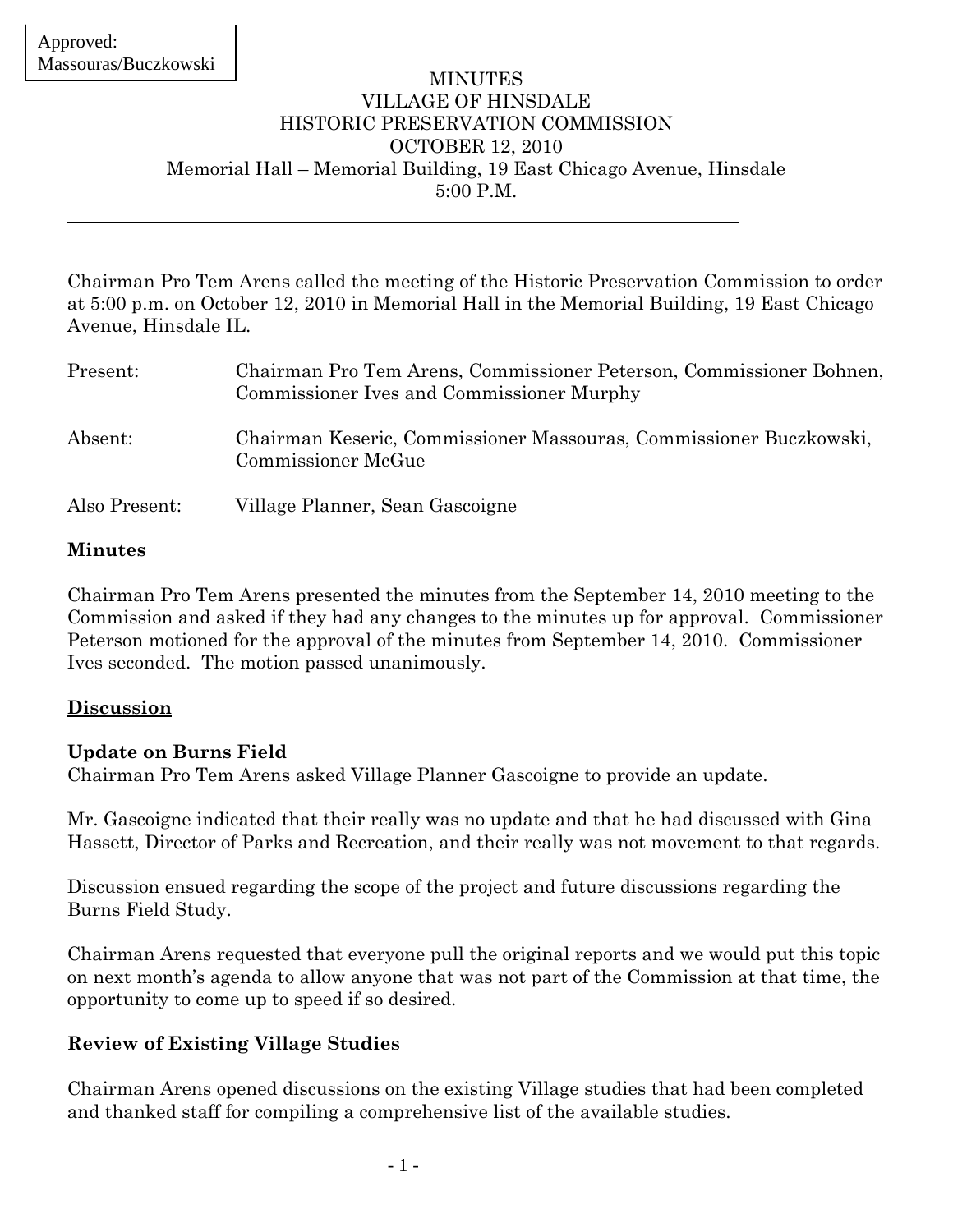Discussion ensued regarding the comprehensive list and Chairman Arens indicated that we had a lot of information to disseminate and several new Commissioners that were not aware that this information was available. The Commission then discussed the availability of these documents and how the Commissioners could obtain this information.

Chairman Arens indicated that ultimately it would be a good idea to get two member subcommittees together and go through the studies.

### **Role, Responsibilities and Authority of the Historic Preservation Commission**

Chairman Arens informed the Commission that a legal report was not yet available from the Village Attorney and asked if the Commission was ok with discussing next month. He also indicated that the nature of the topic was important for everyone to be part of and they only had five members available tonight. The Commission concurred.

### **Upcoming Meetings**

Chairman Arens asked staff to extend the yearly calendar out until September and Mr. Gascoigne indicated he would have it available for the next meeting.

Discussion ensued regarding how the Commission wanted to address the scheduling over the summer months.

Chairman Arens summarized the chart followed by discussion regarding some of the activities that typically take place throughout the year and when the Commission should get started on events such as Preservation Month.

The Commission discussed criteria for judging Preservation Month and Chairman Arens introduced the information regarding permits that the Commission had requested in September. Discussion ensued regarding the document and how it could be filtered to best serve the Commission as a tool for Preservation Month.

Commissioner Peterson offered to take an initial look at the document once staff got it filtered out.

Discussion continued on how to improve Preservation Month.

Chairman Arens returned to discussions on the year in review and identified Preservation Month as the big item and then filling in items around that through out the year.

Commissioner Peterson agreed and indicated that initially, they need to understand the scope of their responsibilities.

Commissioner Ives questioned how a lack of quorum affected a public hearing that was potentially scheduled for a certain meeting date.

Mr. Gascoigne indicated that if a quorum was not reached the public hearing could not even be opened to be continued and would subsequently be continued to the next meeting by